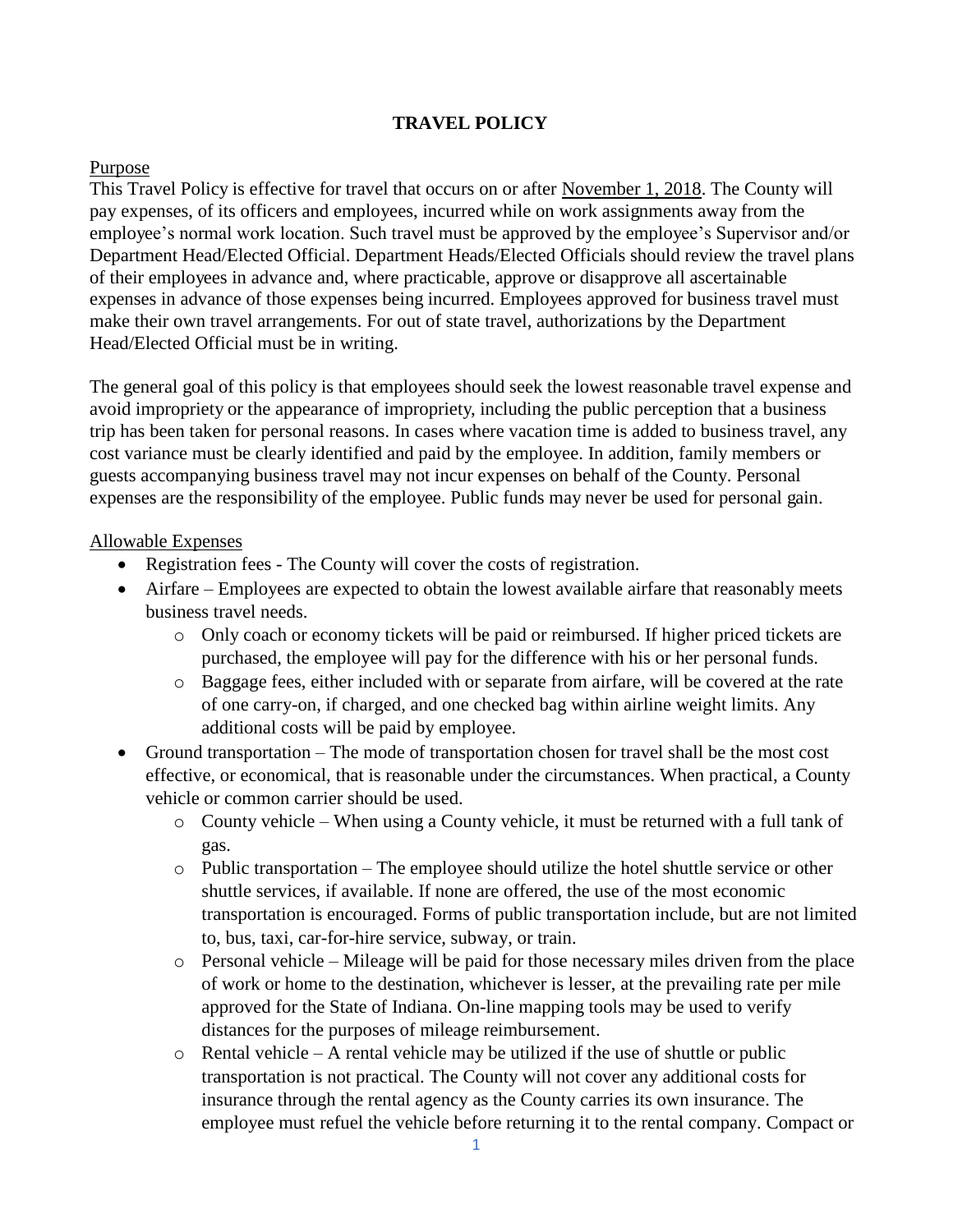mid-size cars are required for two or fewer employees traveling together and a full-size vehicle may be used for three or more employees.

- o Incidental transportation charges, such as parking and tolls, are allowable expenses.
- Lodging Overnight accommodation is allowable if the destination is more than fifty (50) miles from the Tippecanoe County Courthouse.
	- o The County will cover the cost for a standard single-room at lodgings with the most competitive rates, including those with government and/or conference discounts. Shared lodging is recommended but not required and will be covered at a standard double-room rate.
	- o Lodging coverage shall be limited to the number of nights required to conduct the assigned County business. For example, if a conference opens on a Monday afternoon and closes Friday noon, allowable accommodations would be Monday night through Thursday night.
	- o The only charges covered under Lodging are for the room itself and associated allowable taxes. Other charges such as telephone, internet fees, and room service, are covered under M&IE (see below).
	- o In the event of a change in plans or cancellation, the employee must cancel the lodging reservation so as not to incur cancellation charges.
	- o The County reserves the right to disallow room charges in excess of reasonable rates.
- Meals & Incidental Expenses (M&IE) M&IE applies to overnight travel. M&IE primarily refers to meals, but may include certain incidental expenses not already specified, such as certain hotel services.
	- o Meal expenses are deemed necessary and reasonable when meals are not otherwise provided and/or included in registration fees for travel purpose. If not already applied by the establishment, gratuity must be calculated at no more than 20% of the bill before sales tax. *The County will not pay for alcoholic beverages under any circumstances.*
	- o The allowance for M&IE will be calculated at the rate of up to \$20 per day (with proper receipts) for a "travel day" and up to \$30 per day (with proper receipts) for a "nontravel day". A "travel day" is one in which the employee spends part of the day traveling to or from the business destination, whether travel initiates from the place of work or the employees home. A "non-travel day" is one in which the entire day is spent at the business destination. In the case of ambiguity as to whether a day is considered travel or non-travel, the travel allowance will be calculated at the travel day rate. The employee may not unreasonably extend the trip by leaving early or returning late to increase the amount of travel allowance.
	- o For pre-authorized out of state travel, the employee may request an increase in the travel allowance if the destination to which the employee is traveling has higher than normal cost of living. The allowance may be increased in proportion to the amount of increase the federal General Services Administration allows for "Meals and Incidental Expenses" (M&IE) at the destination as compared to its M&IE Standard rate. (Example: The GSA M&IE Standard rate is \$51 while the M&IE rate for Denver is \$69. The ratio is 1.35. A travel day to Denver would be allowed up to \$27.00 and a nontravel day would be allowed up to \$40.50. *Source: https://www.gsa.gov/portal/content/104877*).